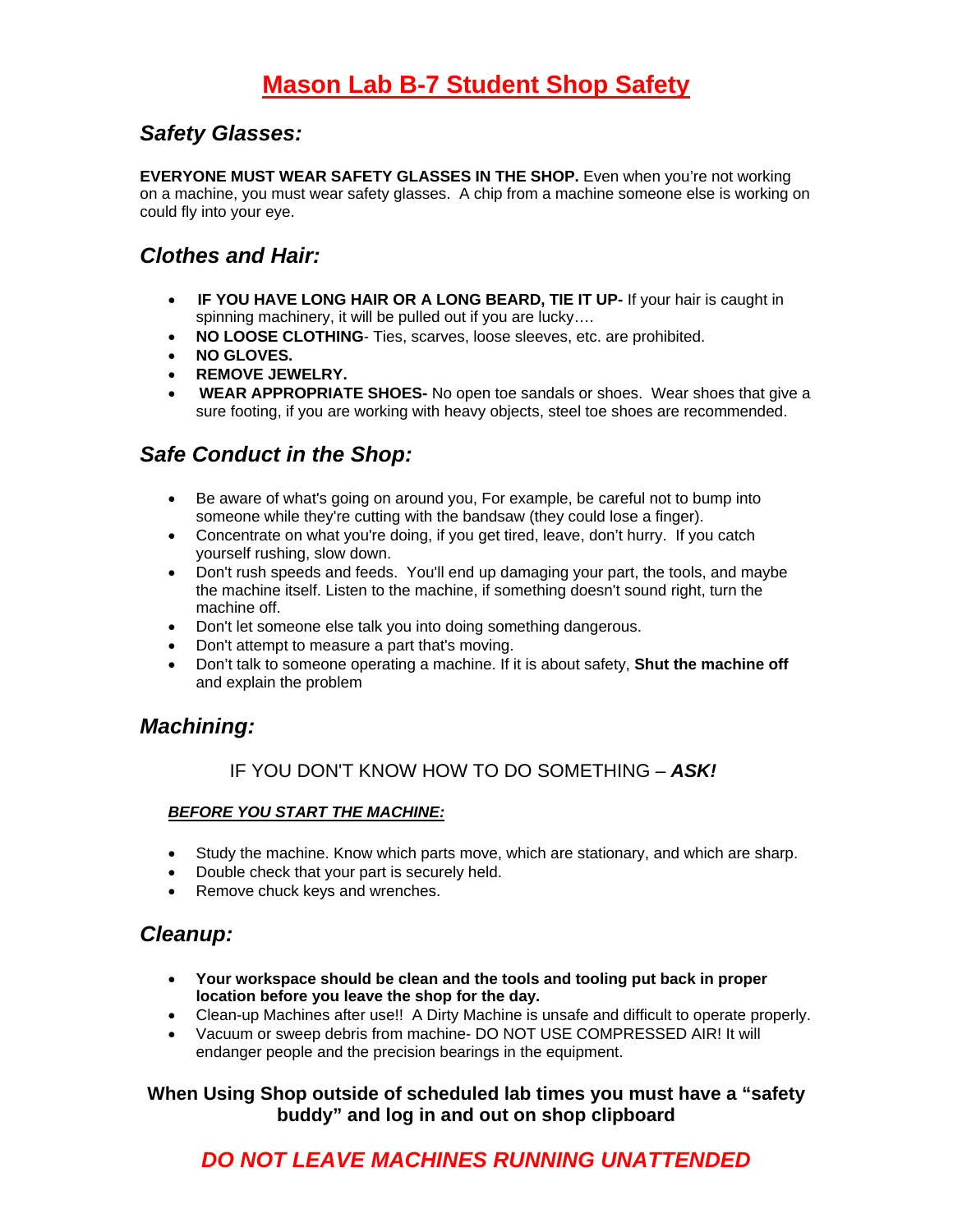# **Vertical Band Saw**

#### *Before starting machine:*

- Adjust Guard down to workpiece- no more that  $\frac{1}{2}$  finger thickness or less above piece being cut.
- Clear table of cutoffs/ scraps
- Do not cut round objects on this equipment- it will jam and roll your fingers into the cutting blade.
- Do not cut small objects- they are not safe to feed and may jam or damage the equipment.



#### **Cutting:**

- Materials should feed smoothly into the cutting blade.
- Excessive pressure or "jumping" of the blade or workpiece is an indication of a problem. Stop the machine and contact instructor.
- Plan your cuts- obtain pusher blocks for through cuts to avoid pushing in line with cutting blade.
- If cutting unusual shapes and curves make relief cuts to prevent blade binding.

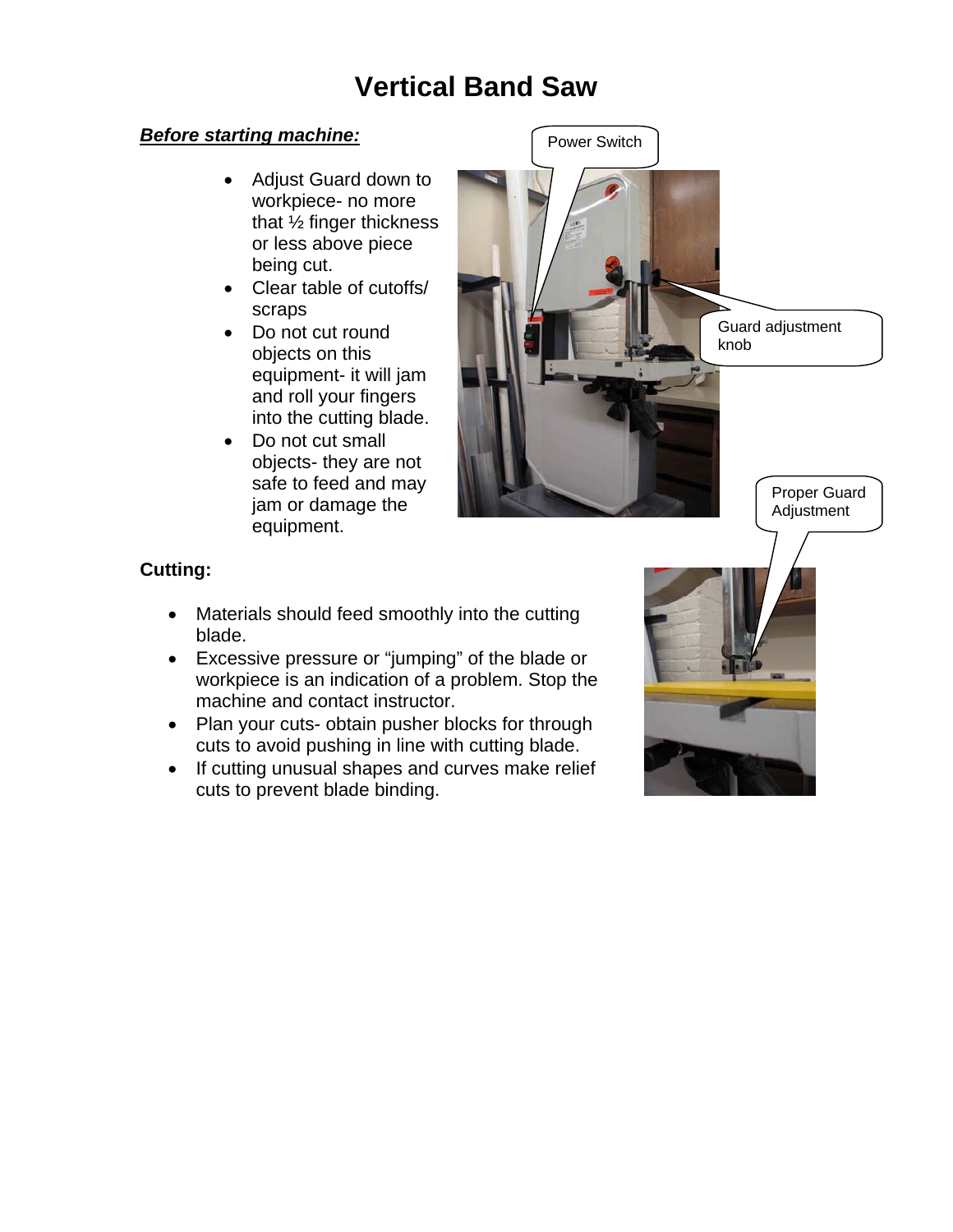# **Horizontal Band Saw**



*Before starting machine:*

- Flip Blade feed lock lever down to locked position, and lift saw head up to height just above workpiece to allow for setup.
- Place long workpiece on roller support stand
- Align cuting mark with blade
- Clamp securely
- Adjust Blade guide if needed to allow for clearance for workpiece.
- Check position of coolant pump switch. On for Metals, OFF for plastics.

### **Cutting:**

- Turn on power switch, adjust coolant flow if needed
- Unlock saw pivot and regulate feed to slowly engage workpiece.
- Listen to machine and observe cutting if binding or Blade jumping occurs turn off power and contact instructor.
- Be sure power is off and all blade motion is stopped before removing workpiece from Saw.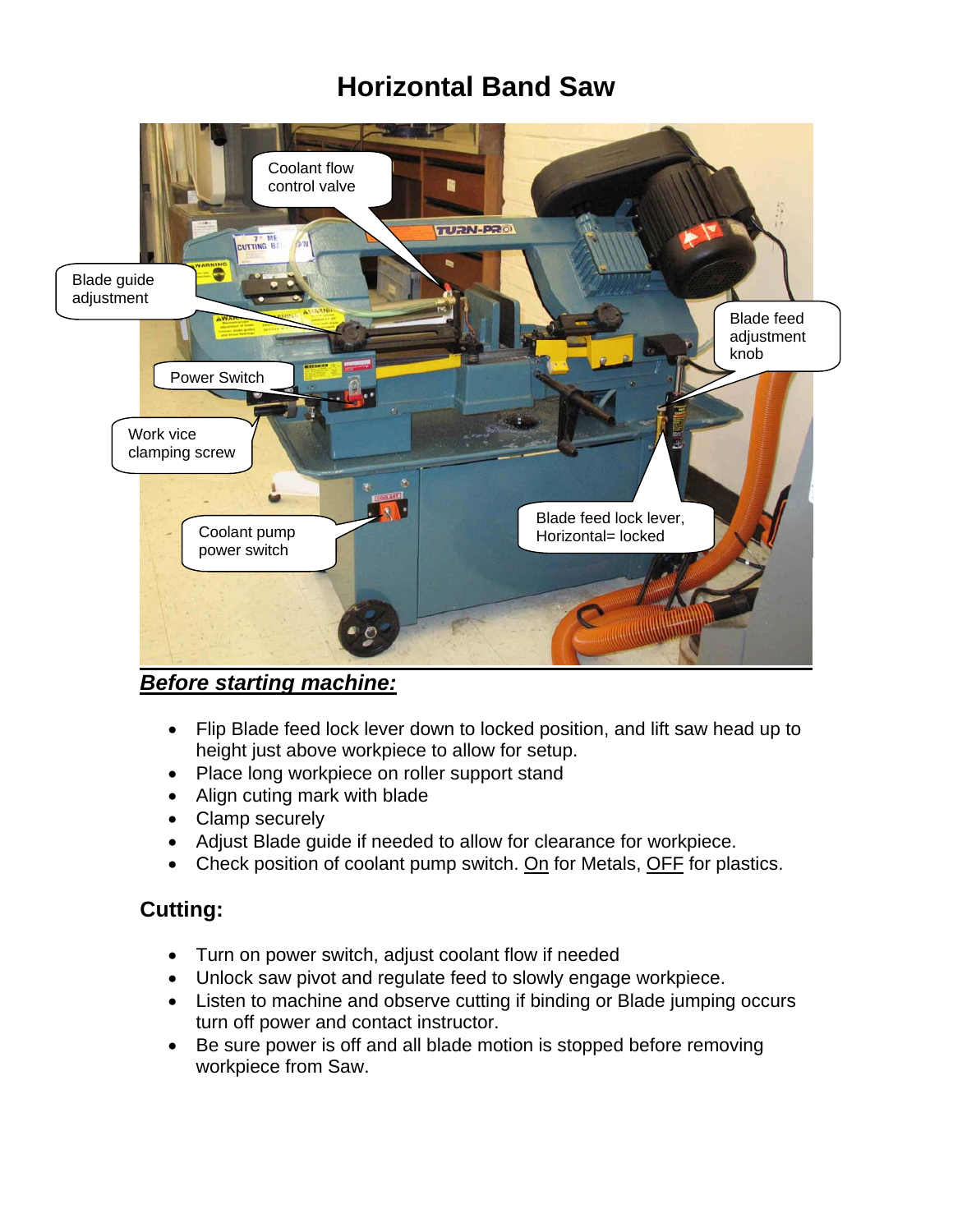

**Safety Instructions:** 

## *Before Starting Machine:*

- **Obtain individual instruction on Lathe Machining operations** 
	- o Be sure that workpiece is secure in chuck and that Chuck key has been removed and part is free to rotate by hand without interference.
	- o Proper Tooling has been installed, adjusted and secured for desired machining operations.
	- o **Hair & Clothing** has been secured so that it cannot become entangled with machine or tooling

## **Turning Operations:**

- o Never Measure moving parts.
- o Never try to slow or stop rotation
- o Stop Machine to clear cutting chip buildup
- o Do not use dull or chipped tooling
- o Listen to cutting progress- if sounds change or cutting is labored stop machine and inspect tooling.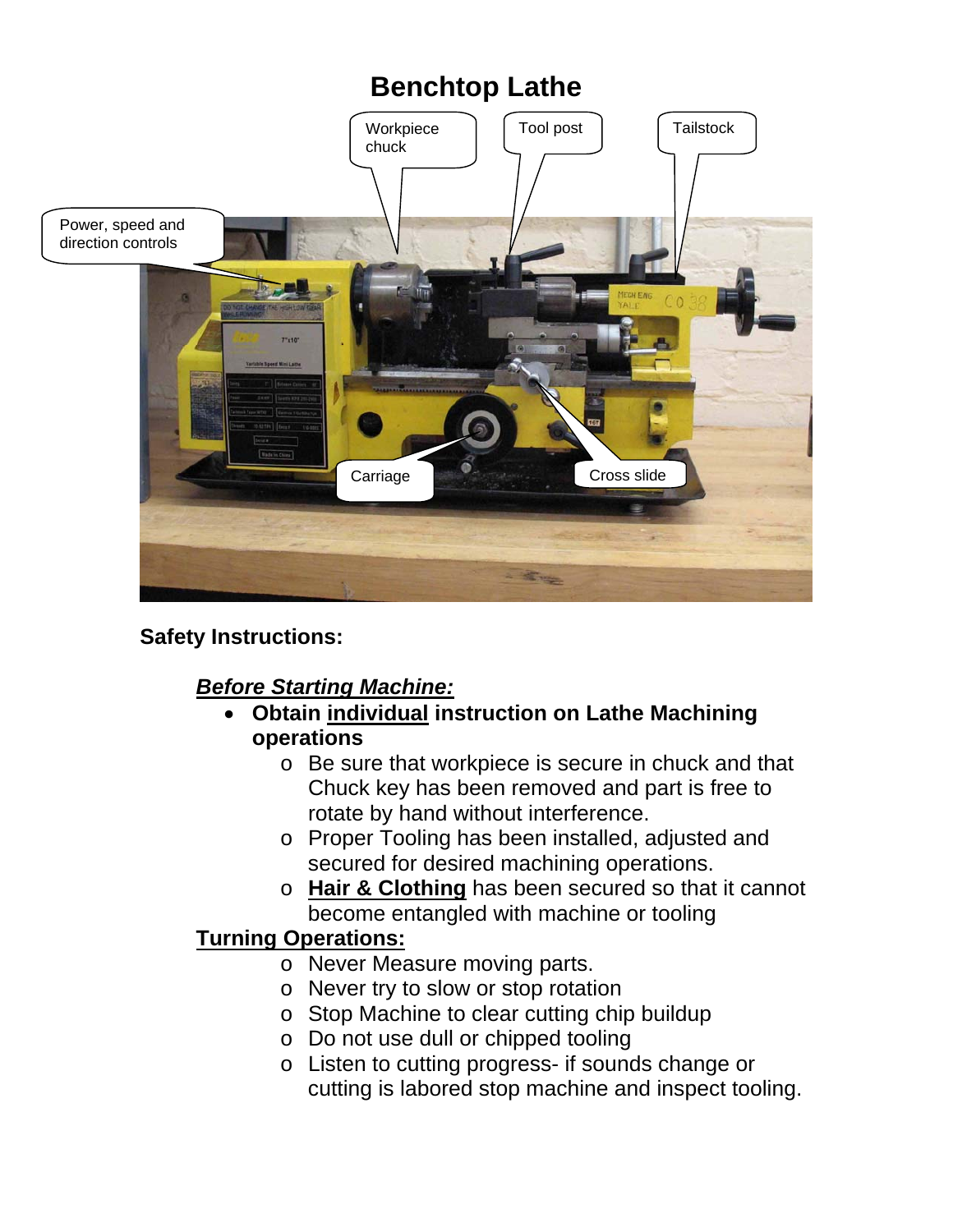# **Beltsander / Disk-sander**

## *Before starting*

## *machine:*

- Inspect belt and disk for heavy wear and rips- if observed contact instructor for replacement
- Never sand small objects – small objects can jam or become projectilesuse a hand file
- Always position workpiece on against table surface while sanding as parts can jam and pull you into the sander
- Place parts on the left side of the sanding disk so that they are drawn down onto the table.
- Do not adjust sanding table angle with machine running.
- Use table guide when possible
- Do not use pliers to hold parts – **they are too small and should be hand filed**
- Power Switch Table Angle adiustment Table Angle adjustment Table Guide
- Stop machine if belt is not tracking in the center call instructor, as the belt probably needs replacement

## **Sanding operations:**

- Power on will also turn on dust collector vacuum
- Take your time if you smell your part you are pressing too hard or the belt/ disk is worn out and needs replacement –contact instructor
- Move part slowly side to side to obtain best sanding results
- Be sure that you keep your part on the left half of the sanding disk at all times so that the rotation presses the part down against the table.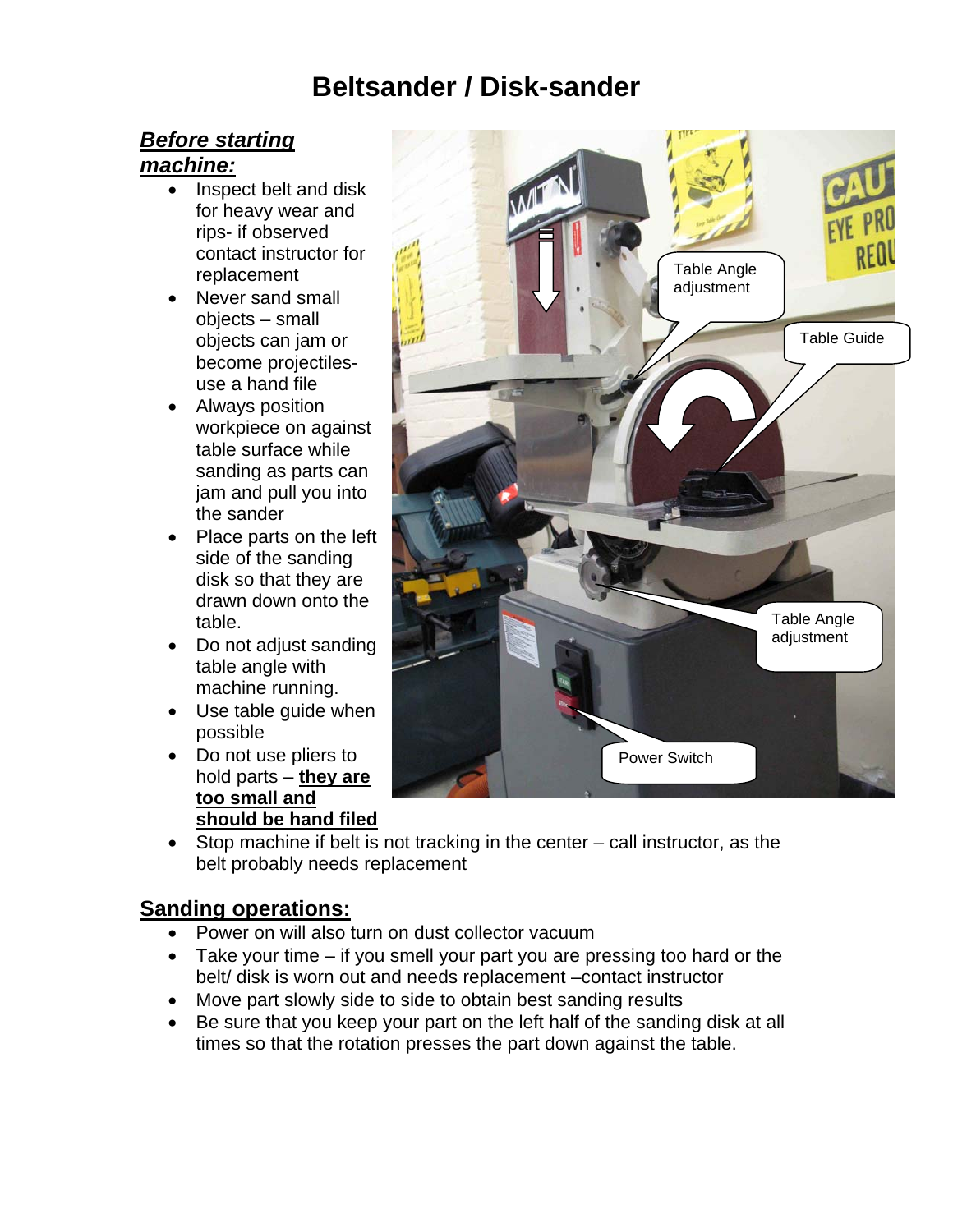# **Drill Press**  Drill chuck Typical Vice Drill index Step drills and countersinks Table adjustment clamp Chuck key on chain Typical power switch

## *Before Starting Machine:*

- Clear drill press table of any chips and debris
- Select appropriate drill
	- o Note in thin materials the step drills do a better job of making holes and are much less likely to jam or grab
	- o Center table on drilling position
	- o Secure Drill bit in chuck, tighten with chuck key
	- o **Remove Drill bit and Replace into index after use**
	- o **REMOVE CHUCK KEY FROM CHUCK!!**
- Select appropriate means to clamp workpiece to prevent rotation
	- o If Drill will interfere with drill table then secure wood backing below part before clamping.
	- o "C" clamps work well for flat objects
	- o Several style of vices are available to clamp small objects.
	- o A "V" Block is available for clamping and drilling round objects
	- o When in doubt ASK instructor for clamping advice
	- o Always secure part before drilling- A spinning piece of metal acts like a sawblade!

## **Drilling:**

- Feed drill slowly into secured workpiece
- For most materials drill rpm is appropriate if you have are drilling steel ask instructor to reduce drill press RPM and instruct on the use of cutting oil.
- When finished drilling remove workpiece clean up area and remove and replace drill bit into drill bit index.